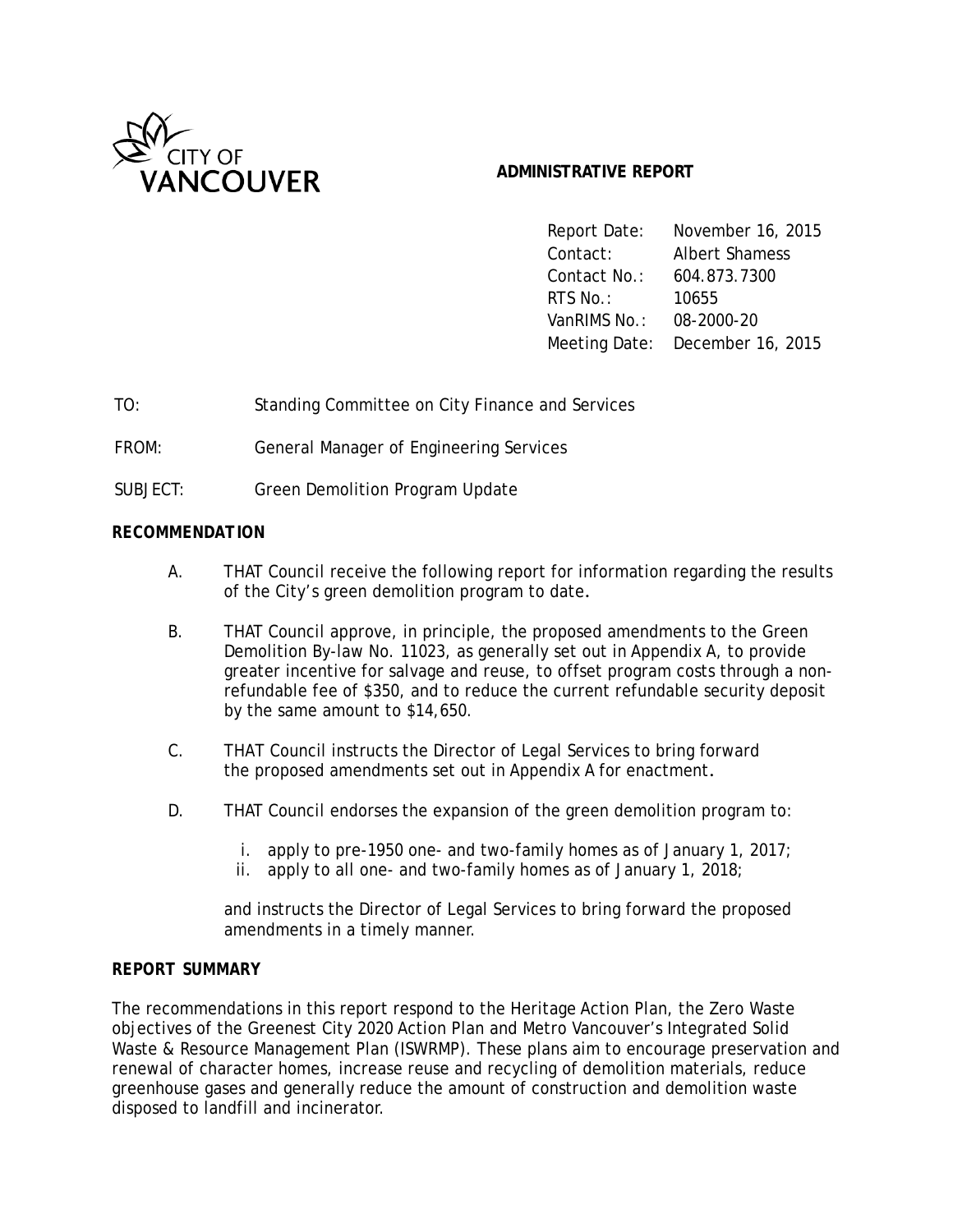In June 2014, Council approved recommendations that established reuse and recycling requirements for demolition waste from pre-1940 one- and two-family homes (minimum recycling and reuse rate of 75%, and 90% for pre-1940 homes that are deemed character by the City). At that time Council directed staff to report back regarding the effectiveness of the requirements and if appropriate, bring forward recommendations for further implementation for construction and demolition waste reuse and recycling requirements. This report responds to that request.

The Green Demolition By-law came into effect on September 1, 2014. Since that time, there have been 264 pre-1940 homes demolished that were subject to the by-law requirements (as of November 15, 2015). An additional 32 homes were demolished as part of rezoning applications in the Cambie Corridor Plan area, which were also required to meet the minimum 75% diversion target. The average diversion rate of demolition waste from these homes has been 87%. This is significantly higher than the typical rate of 50% for residential demolitions. Overall compliance with the by-law has been high, with approximately 98% of applicants meeting the requirements. As a result, an additional 9,000 tonnes of materials have been diverted from landfill and incinerator, and roughly 3,000 tonnes of greenhouse gases (GHGs) have been avoided by not landfilling the wood waste.

Since implementing the by-law, staff have held six workshops and meetings with demolition contractors and salvage/recycling facility operators. The meetings were used to raise awareness, provide training, and solicit feedback. In general, the demolition industry is supportive of the green demolition program. Contractors indicated that they are satisfied with the compliance reporting process but expressed concern with the overall permit process timing. Contractors also expressed concern about the recycling industry's capacity, particularly for wood waste.

As the by-law appears to be reasonable and effective, staff are proposing that the by-law requirements be expanded to newer homes, but that it be done incrementally, over time, to allow the industry time to adapt. Staff will continue to monitor the recycling capacity in the region and adjust implementation as necessary. It is also recommended that advanced demolition permits be issued when an applicant commits to full deconstruction, and that greater credit be provided for salvaged materials. Staff will also be exploring opportunities to increase demand for recovered and recycled wood.

The green demolition program is a key first step toward reducing construction and demolition (C&D) waste in the city. A more comprehensive C&D waste diversion strategy is being developed as part of an overall long-term solid waste strategy for the City, which will be brought to Council at a future date. The C&D Strategy will consider a broad suite of actions to further reduce C&D waste, such as adjusting tipping fees, implementing additional disposal bans, increasing the demand for recycled products, and supporting provincial initiatives such as Extended Producer Responsibility (EPR) programs aimed at C&D materials.

#### *COUNCIL AUTHORITY/PREVIOUS DECISIONS*

On June 10, 2014, as part of a Heritage Action Plan, Council approved a set of recommendations aimed at discouraging heritage demolition and encouraging reuse and recycling of demolition waste from pre-1940 homes. The report included a recommendation that the minimum recycling and reuse rate for pre-1940 homes be 75%, and 90% for pre-1940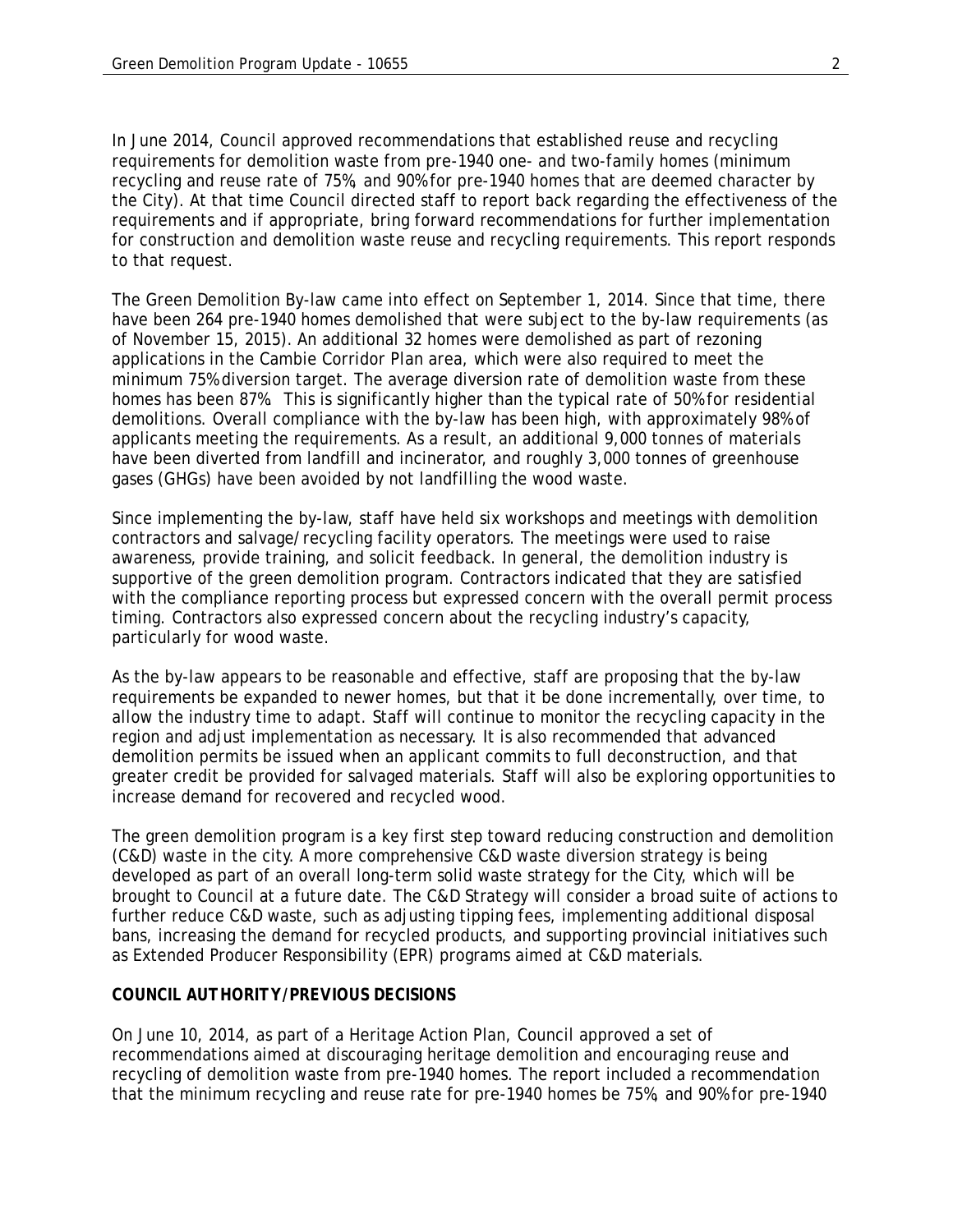homes that are deemed character by the City. With that report, Council also adopted, in principle, a proposed C&D Waste Diversion Strategy, and directed staff to consult with the industry and report back in 2015.

Other decisions and authorities of Council in relation to this report include:

- On November 3, 2015, Council approved the Greenest City Action Plan 2015-2020 Strategy, which included as a priority action under the Zero Waste goal: Increase the diversion of wood waste from landfill and incineration by expanding the C&D Waste Diversion Strategy to increase reuse and recycling of C&D waste.
- In 2011, Council endorsed Metro Vancouver's Integrated Solid Waste and Resource Management Plan (ISWRMP) including the following municipal actions focussed on C&D waste diversion:
	- o Municipalities will work with Metro Vancouver to develop a process to require C&D recycling at construction/demolition sites.
	- o Review municipal permitting processes (development, building, & demolition) with a view to requiring waste management plans as a condition of such permits.
	- o Review the desirability and feasibility of deposit systems or other financial incentives to increase enforcement of waste management plans for construction and demolition waste.
- In 2011, Council adopted the Greenest City 2020 Action Plan. The plan's Zero Waste objectives set the target of reducing total waste to landfill or incinerator by 50% (from 2008 levels). Zero Waste Strategy #6 also sets a specific direction to reduce, reuse and recycle more construction, renovation and demolition waste.
- In 2011, Council adopted the Cambie Corridor Plan. Applications for new development within the plan area are required to provide a Green Building Strategy including a Deconstruction Approach that addresses reuse and recycling of demolition waste.

It is Council policy that fees and other charges be established on the basis of the cost of providing the associated services.

### *CITY MANAGER'S/GENERAL MANAGER'S COMMENTS*

The Acting City Manager and the General Manager of Engineering Services RECOMMEND approval of the foregoing.

## *REPORT*

### *Background/Context*

### Overview of Construction and Demolition Waste

Construction and demolition (C&D) waste is one of the largest components of regional waste, with roughly 1,600,000 tonnes generated annually in Metro Vancouver. Vancouver's share of regional C&D waste has been in the range of 30% (480,000 tonnes), which is roughly proportional to our share of the population. About 75% of that C&D waste is currently recycled. Of the remaining material that is sent to disposal, it is estimated that more than half—about 200,000 tonnes a year—could be reused or recycled.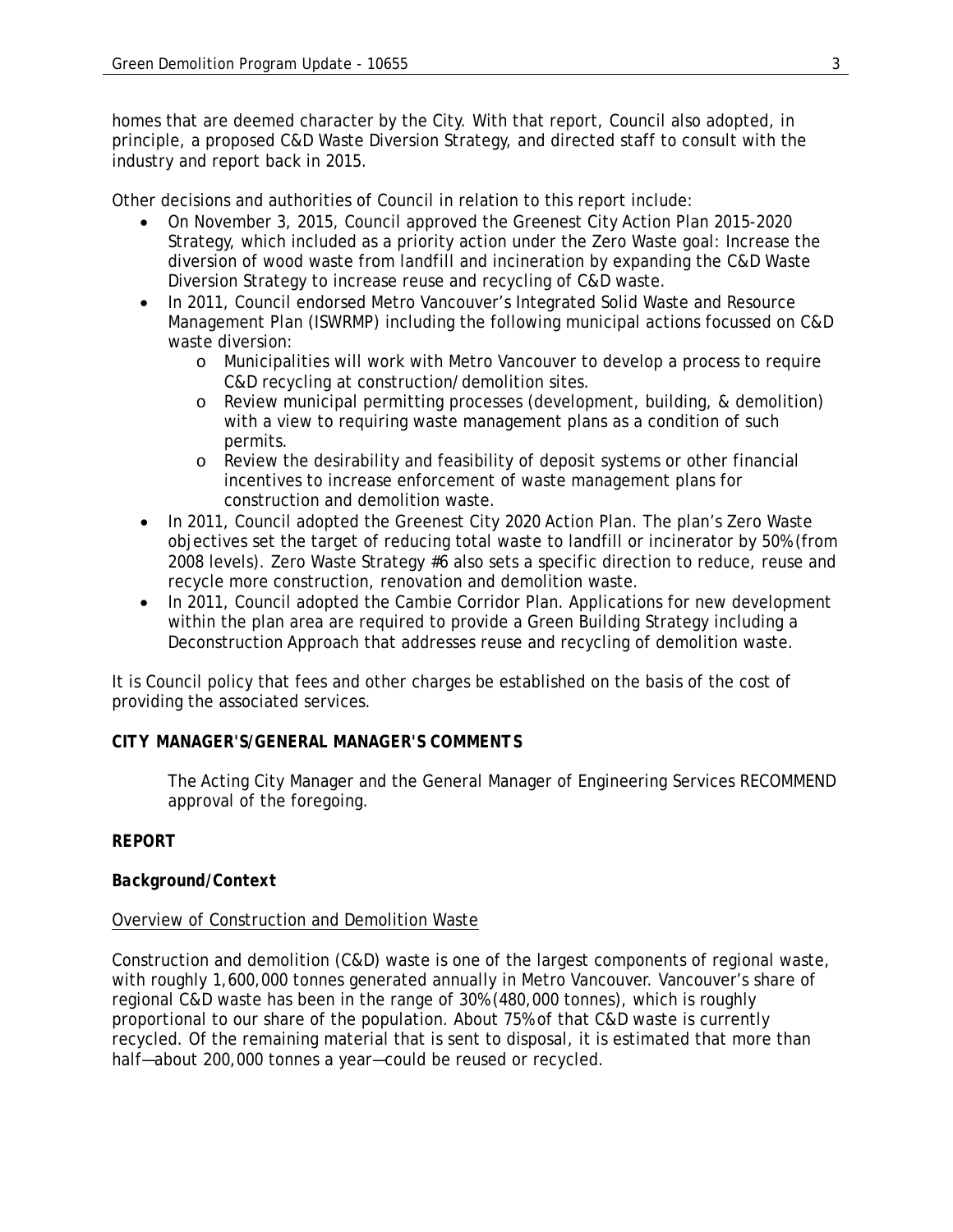The vast majority of regional C&D waste is related to demolition as opposed to construction or renovation activities. To date, demolition of commercial buildings has had a much higher reuse and recycling rate (approximately 80%) than that of one- and two-family homes (about 50% of materials are recycled or reused). Concrete and metal are the dominant construction materials in commercial buildings and are highly recyclable. To avoid high disposal costs, commercial buildings tend to have more sorting and separation of materials on site. Demolition of one/two family homes, on the other hand, has been typically approached in a less systematic way. The conventional one/two family home demolition technique is to first remove the hazardous materials and drywall (both are banned from disposal), then to rapidly demolish the house with an excavator, making it more difficult to separate and direct materials to material-specific recycling facilities. This mixed demolition material generally ends up disposed to landfill, with the exception of a home's concrete foundation which is normally crushed and recycled as rubble.

A typical single family home in Vancouver with a floor area of 200 m<sup>2</sup> (roughly 2200 ft<sup>2</sup>) is made up of approximately 100 tonnes of material, of which nearly half can be wood (structural framing, flooring, and siding). While much of the wood in a typical home is clean, some is painted or treated, which is much more difficult to recycle. If we conservatively assume that, using deconstruction practices, half the wood in a typical home is captured for reuse or recycling, an additional 25 tonnes of waste could be diverted from landfill. With roughly 1,000 demolitions a year in the City, this would mean an additional 25,000 tonnes of waste could be diverted from the landfill each year.

#### Waste Reduction Targets

The Greenest City 2020 Action Plan includes a target for reducing total waste to landfill or incinerator by 50% from 2008 levels. One of the key strategies identified to meet this target is the development of a deconstruction program to reduce C&D waste. Reducing C&D waste was identified as a priority action in the Greenest City Action Plan 2015-2020 Strategy recently approved by Council.

At a regional level, Metro Vancouver's Integrated Solid Waste and Resource Management Plan (ISWRMP) set an overall diversion target of 80% by 2020. To achieve that, the plan has a number of sub-targets including diverting 80% of C&D waste from landfill or incinerator by 2020. The priority actions Metro identified to achieve this C&D target include:

- 1. Mandating waste reduction and recycling on C&D projects
- 2. Banning clean, unpainted and untreated wood waste from disposal to landfill or incinerator, and taking subsequent actions to reduce all wood from being disposed
- 3. Providing depots for convenient drop-off of wood waste by residents.

To help municipalities mandate waste recycling on C&D projects, Metro Vancouver developed a Sample Municipal By-law for the Management of Waste and Recyclable Materials from Demolition Work. Development of the Sample By-law included a detailed three-year consultation program with demolition contractors, recycling facility operators, industry associations and regional municipalities. The City's green demolition by-law was modeled on Metro Vancouver's recommended by-law and process, which was well supported by stakeholders.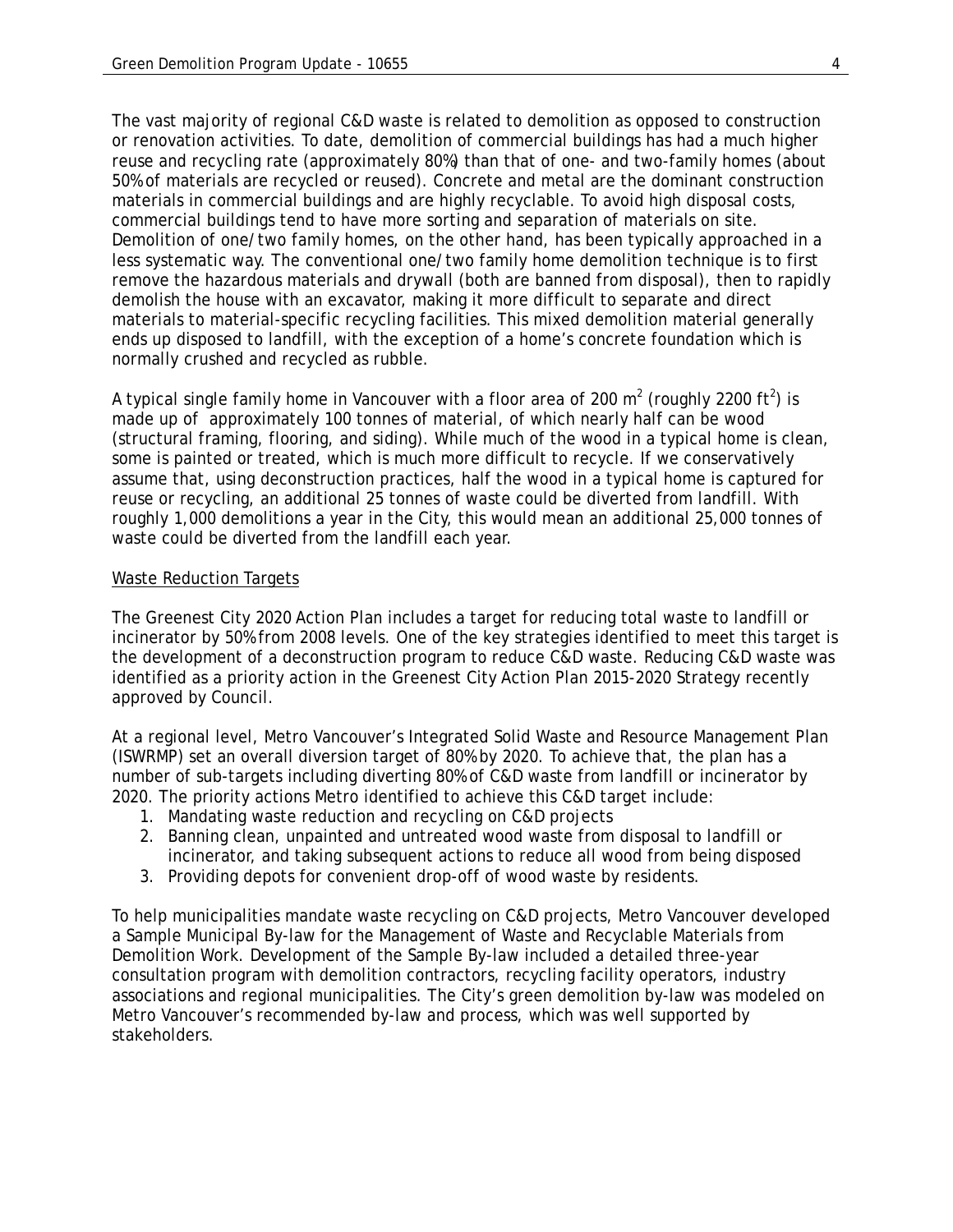#### Green Demolition Results to Date

In June 2014, Council approved recommendations that established reuse and recycling requirements for demolition waste from pre-1940 one- and two-family homes. The requirements, as specified in the Green Demolition By-law No. 11023, are that pre-1940 homes being demolished must achieve a 75% reuse and recycling rate, and pre-1940 homes that are deemed character by the City must achieve a 90% reuse and recycling rate.

The Green Demolition By-law came into effect on September 1, 2014. Since then, contractors have been required to submit a reuse and recycling plan prior to demolition and a compliance report following the demolition of any pre-1940 home, as well as for homes that are subject to rezoning applications within the Cambie Corridor Plan area. The report must include receipts showing tonnes of material diverted and where waste materials were sent. To date, there have been 264 pre-1940 homes demolished and 32 homes demolished within the Cambie Corridor Plan area. An average of 87% of materials has been reused or recycled from these projects. This is significantly higher than the typical demolition recycling rate of 50% for houses. As a result, an additional 9,000 tonnes of materials has been diverted from disposal this year and more than 3,000 tonnes of GHGs have been avoided. Overall, compliance with the by-law has been high, with approximately 98% of applications meeting the diversion requirement. Contractors that did not meet the diversion requirements had a proportional amount of their security deposit withheld. The compliance reports have typically been reviewed within three days of receipt, and done concurrently with the building permit review.

Over the past year, staff have held six workshops, meetings and discussions with the demolition contractors and salvage/recycling facility operators. The workshops were used to raise awareness, provide training, and solicit feedback on the green demolition requirements. In general, the demolition industry is supportive of the green demolition program. Demolition contractors have indicated that the compliance reporting process has straightforward and timely but expressed concern with overall permit processing times. Contractors also expressed concern that the recycling industry lacks capacity. Recycling facility operators have indicated that they have adequate processing capacity but that end demand is limited at times (for example, when a cement kiln shuts down for maintenance). Facility operators suggested that expanding the green demolition program to newer homes should be done incrementally, over time, to allow the facilities time to find additional end markets.

In terms of challenges, the green demolition program does not appear to be slowing the rate of demolition across the city, which is driven by a number of other factors. The program has also had less salvage and reuse of materials than perhaps hoped for. For most houses, salvage operators are removing items with high resale value—these typically include fixtures, doors and windows. But there has been limited wood salvage. Recovered wood can't be reused for structural purposes unless it's recertified by an engineer. Further, the low value of virgin timber limits the demand for reused wood. There are, however, several contractors who have recently entered the local demolition field and are focussing on deconstruction and salvage, with the intent of using recovered wood for decorative purposes.

#### Regional Actions

Concurrent with the City's green demolition program, Metro Vancouver implemented a disposal ban on clean wood (i.e. unpainted, untreated) this year (2015). In this initial phase, the ban applies to small loads only, which would be more typical of renovations. Starting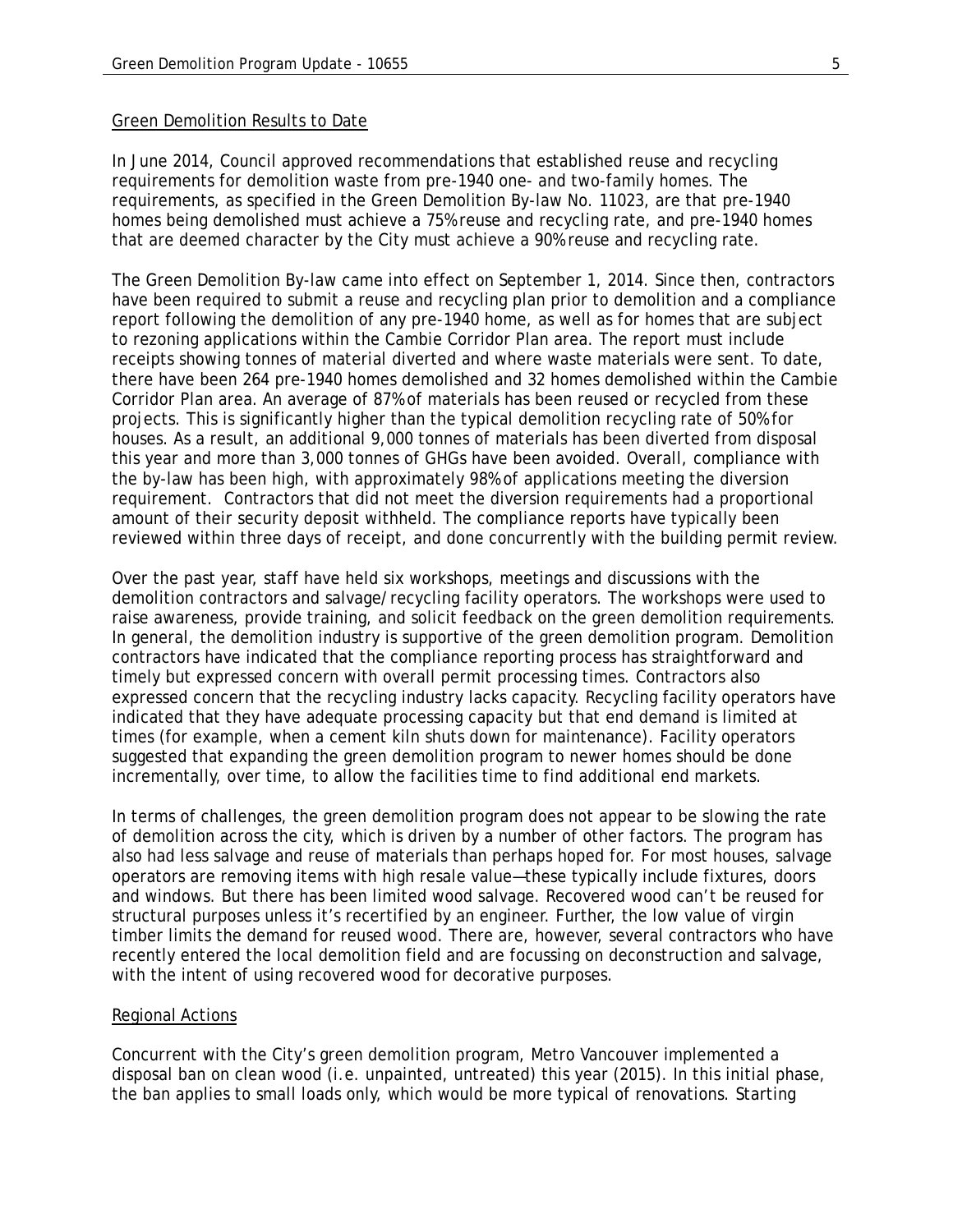January 1, 2015, Metro Vancouver launched a six-month education program on the new clean wood disposal ban. As of July 1, 2015, a 50% surcharge is being applied to all small loads of garbage containing clean wood if the quantity of wood exceeds 10% of the garbage load. The ban on clean wood provides an incentive for residents and contractors to separate clean wood and divert to recycling facilities, in order to avoid paying the hefty surcharge. Early results indicate that recycling of clean wood is up 30% at facilities where the ban applies.

A number of other municipalities in the region have implemented programs and by-laws aimed at reducing construction and demolition waste. These municipalities include New Westminster, Port Moody, City of Richmond and the District of West Vancouver. The programs range from requiring compliance reports similar to the City of Vancouver's (New Westminster is currently running a pilot program and the City of Richmond recently adopted a very similar approach) through to more education and outreach. An informal review of the various programs by Metro Vancouver suggested that the City of Vancouver's program is the most rigorous and is achieving the highest diversion rate.

### *Strategic Analysis*

### Improving and Expanding the Green Demolition By-law

The Green Demolition By-law has proven to be an effective tool for encouraging diversion of demolition materials. In order to increase the amount of materials diverted as per the Greenest City Action Plan goals, it is proposed that the by-law be expanded incrementally in the coming years to eventually include all one- and two-family homes. In addition, there are several by-law amendments proposed to encourage more salvage and reuse, while maintaining administrative efficiency. The proposed amendments are as follows:

- a. Expanding the green demolition program in an incremental manner, such that the following age classes of homes are included:
	- As of January 1, 2017, demolition of one- and two-family homes built before 1950 will be required to meet a reuse and recycling target of 75%. This will capture approximately 70% of all demolitions as opposed to the current 35%;
	- As of January 1, 2018, demolition of all one- and two-family homes will be required to meet a reuse and recycling target of 75%.
- b. Incentivizing full deconstruction by allowing for advanced demolition permits (to be issued up to three weeks prior to the building permit) when an applicant commits to salvaging and reusing at least three (3) tonnes of wood from a home.
- c. Incentivizing contractors to salvage and reuse as much material as possible by providing additional performance weighting for salvage material (i.e. each tonne of salvaged material counts as five tonnes of recycled material) on compliance reports.

Together, these amendments are expected to lead to higher diversion of demolition waste from one- and two-family homes over time, as well as more salvage and reuse. The proposed expansion of the program to newer homes will be brought forward to Council for enactment immediately prior to the above dates. In the meantime, staff will continue to monitor recycling facility capacity. If there are concerns about their ability to handle the increased volume produced by this program a revised timeline will be brought back to Council for consideration.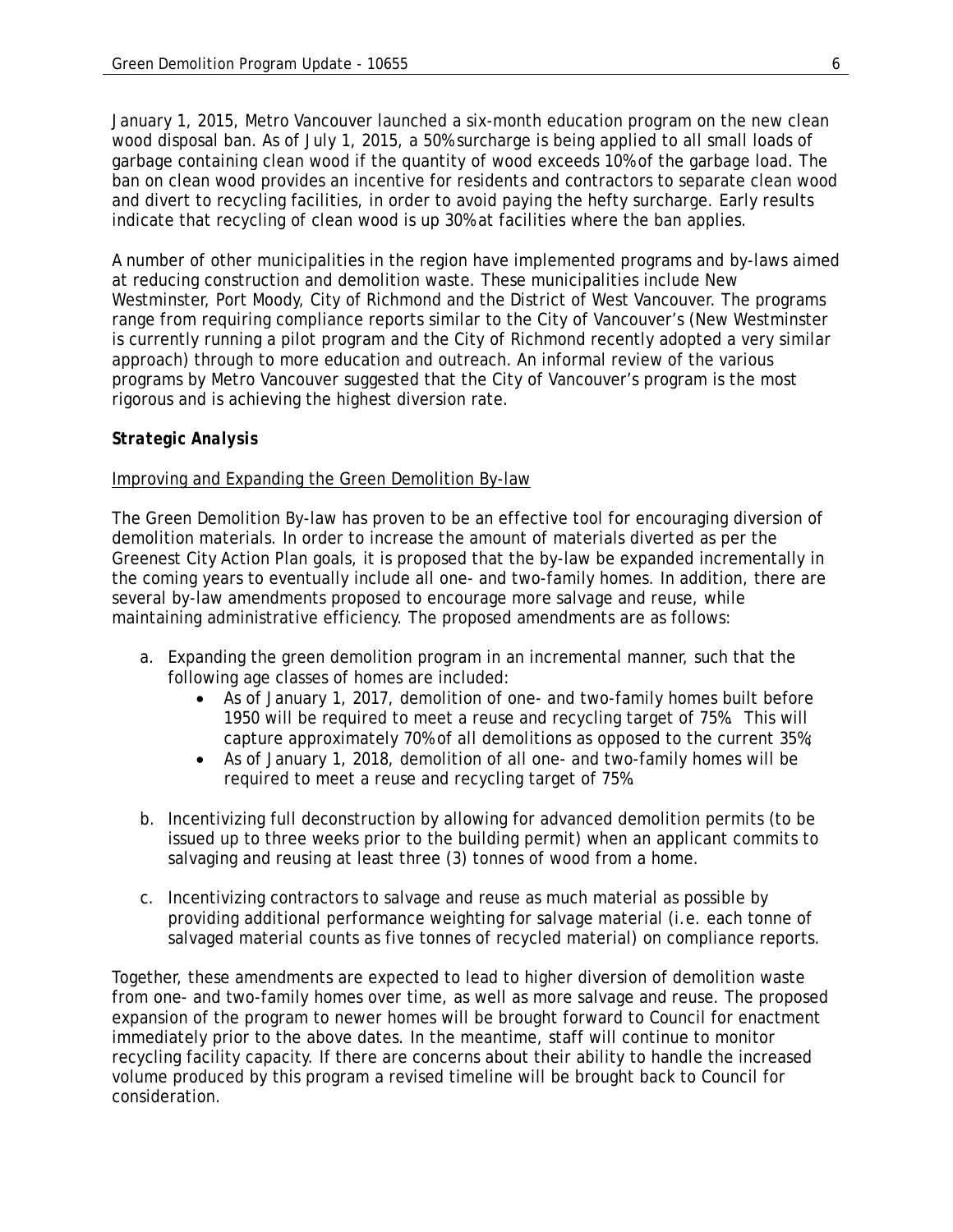Renovations represent a small portion of demolition and construction waste and therefore staff are proposing a streamlined approach to encouraging diversion of renovation waste materials. Starting in 2018, contractors will be required as part of their renovation permit application to submit a reuse/recycling plan that achieves the 75% diversion requirement. Compliance with the plan will be audited on a case-by-case basis. This streamlined approach is meant to encourage diversion but not delay or encumber the processing of renovation permits or require more staff resources than appropriate.

#### Training, Capacity Building and Market Development

Ensuring there is adequate capacity in the local salvage and recycling industry is a key consideration in expanding the City's green demolition program. There are currently 51 recycling facilities in the Lower Mainland that are licensed by Metro Vancouver. These include nine facilities that primarily sort and recycle wood waste for fuel, landscape bedding, and compost additive. In addition, there are several recycling facilities that do not require a Metro Vancouver license; these are primarily concrete and metal recyclers. Staff will continue to liaise with Metro Vancouver and facility operators to maintain a good understanding of their capacity moving forward. Staff will also be exploring opportunities to increase demand for recycled wood, for example, as a fuel source for district energy systems.

In order to encourage more salvage and reuse, staff are pursuing opportunities to promote and support the re-use market. An example of an initiative currently underway is called the Vancouver Upcycle Design Project, led by the Vancouver Economic Commission in partnership with Habitat for Humanity and dozens of other local upcycle designers, makers, non-profits, social enterprises, and contractors. The intent of the project is to build demand for recovered materials by:

- showcasing upcycling throughout public projects across the city, in order to reduce misconceptions about the breadth of products and aesthetics that can be achieved using recovered materials;
- engaging the design community (through academic institutions as well as community design contests and meet-ups) in the notion of designing for deconstruction and designing with recovered materials first; and
- connecting de-constructors, haulers, recyclers, designers, upcyclers, and reuse retail outlets in order to build a local network for sharing materials, equipment, and space.

The City will also continue to offer deconstruction training for contractors, as well as improve the outreach material that is provided to homeowners to encourage reuse and recycling. In tandem, Metro Vancouver is currently updating its DLC (Demolition, Land Clearing, and Construction) Waste Management Toolkit, which will include an updated directory of the licensed recycling facilities as well as salvage yards.

The last and likely most important thing the City can do is provide clear direction as to what our requirements will be going forward so contractors and recycling facilities can do long term planning and business development with little financial risk; we believe this plan does that.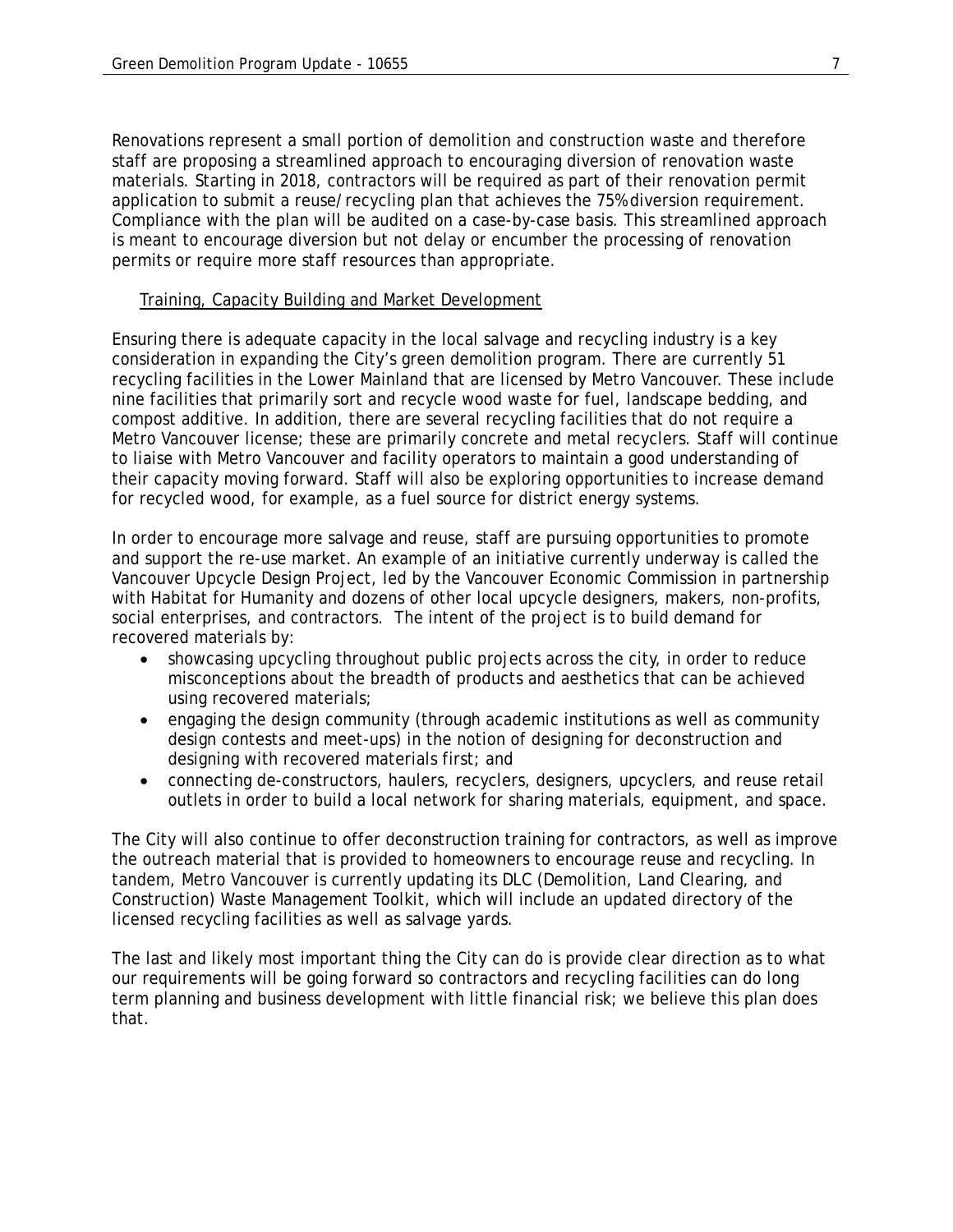#### Demonstrating Leadership Through City-owned Facilities

In order to ensure the City is leading by example, the Real Estate and Facilities Management department has developed deconstruction specifications, which require contractors who are bidding on a demolition for a City-owned facility to submit a reuse/recycling plan with a diversion target that must meet or exceed 75%. Staff also have the ability to specify higher targets on a project-by-project basis if the materials within a building support it. City-owned buildings that are demolished are being tracked as part of the City's Corporate Zero Waste program, in much the same way that one- and two-family homes are currently tracked. Since implementing reuse/recycling requirements earlier this year, the City has had 11 buildings of various types deconstructed and achieved an overall diversion rate of 82%.

### *Implications/Related Issues/Risk (if applicable)*

### *Financial*

The Green Demolition By-law came into effect in September 2014, under the development and review of the City's sustainability group, and required a \$15,000 security deposit per application. A sustainability specialist has spent the last 18 months developing the by-law, training permit staff, working with contractors/recyclers, liaising with Metro Vancouver and designing the compliance program

Given the success, and the proposed expansion, of the program it will now be moved to a permanent home within the Environmental Services group. Along with this move to a permanent home, it is time to regularize the compliance and administrative component of this work with a new dedicated resource to administer the process.

In order to align our fees with the costs related to this green demolition process, staff are recommending an amendment to the Green Demolition By-law, such that a non-refundable fee of \$350 be introduced and that the existing requirement for a \$15,000 security deposit be reduced to \$14,650.

This non-refundable \$350 fee will recover the costs related to reviewing green demolition compliance reports and any related reports for the handling of demolition waste materials, as well as providing ongoing training, outreach and education. The green demolition fee will apply only to homes covered by the by-law requirements. The funding will ensure that the green demolition compliance reports, along with any other reports related to demolition materials handling, continue to be reviewed in a timely manner.

#### *Environmental*

The green demolition program supports the Zero Waste goal in the Greenest City 2020 Action Plan as well as Metro Vancouver's Integrated Solid Waste Resource Management Plan.

### *Legal*

The Vancouver Charter grants the City of Vancouver broad authority over solid waste including: collection, removal, transfer, disposal and recycling.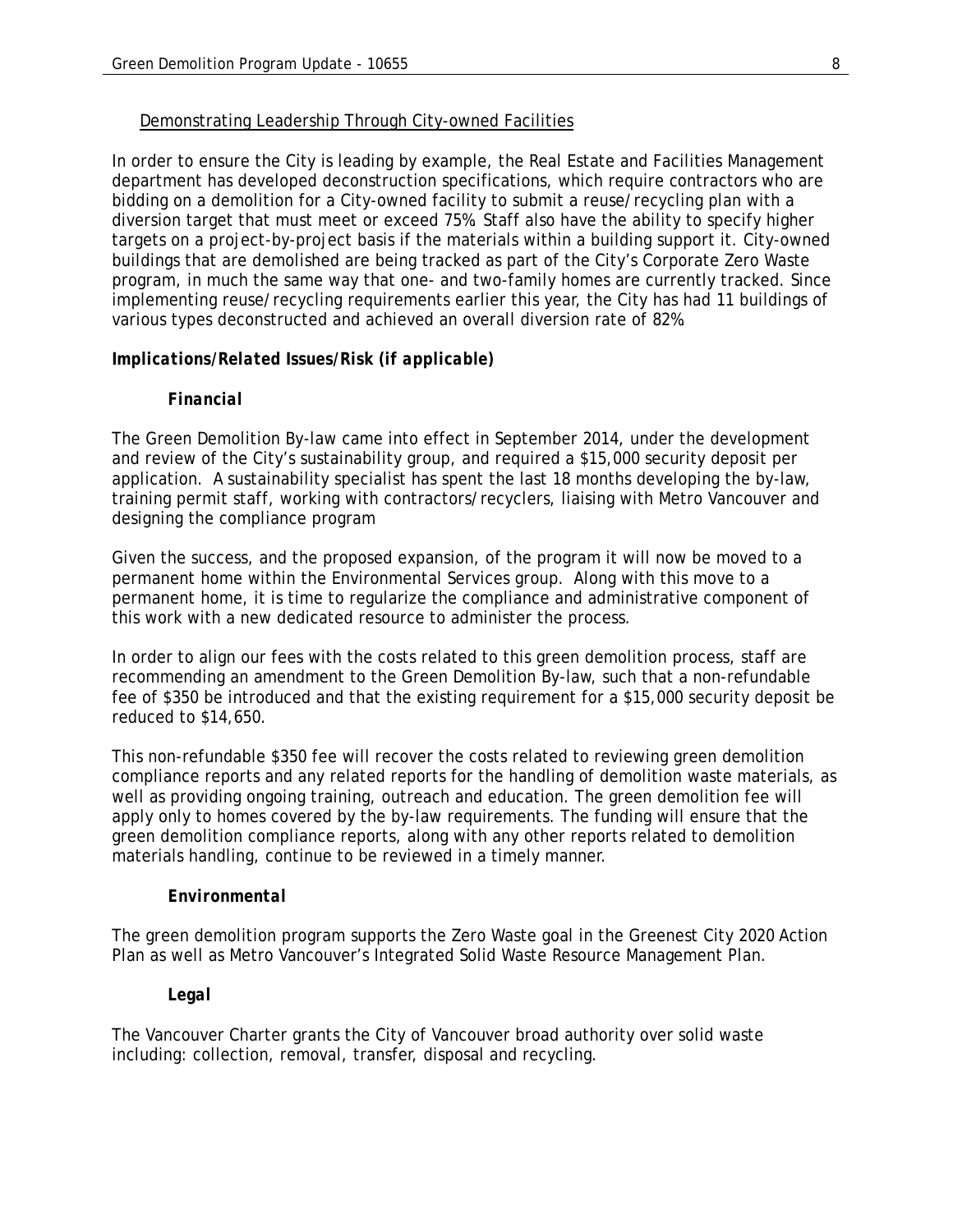#### *CONCLUSION*

This report summarizes the results of the implementation of the Green Demolition By-law that was approved by Council in June 2014 to encourage more reuse and recycling of demolition waste from pre-1940 homes. To date, 296 demolition projects have submitted reuse and recycling compliance reports (including both pre-1940 homes and those subject to rezoning applications in the Cambie Corridor Plan area). Of those, the average diversion rate has been 87% (compared to a typical rate of 50% for residential demolitions). An additional 9,000 tonnes of materials have been diverted from the landfill and incinerator as a result, and roughly 3,000 tonnes of GHG emissions have been avoided.

Based on the success to date, the report recommends expanding the green demolition requirements from pre-1940 homes (about 35% of all demolitions) to pre-1950 homes (70% of all demolitions) starting in 2017, and to all one- and two-family home demolitions in 2018. The report also recommends allowing for advanced demolition permits in cases where the applicant commit to significant salvage and reuse, and providing greater weighting for salvaged materials. The report outlines includes actions aimed at improving demand for reused products, providing training and outreach materials, and demonstrating leadership through deconstruction of City-owned buildings.

The green demolition program is a key first step toward reducing construction and demolition (C&D) waste in the city. A more comprehensive C&D waste diversion plan will be brought forward in 2016 as part of an overall long term Zero Waste strategy. The plan will consider a broad suite of actions to further reduce C&D waste, such as adjusting tipping fees, implementing disposal bans, opportunities for the recovery and beneficial use of materials from mixed loads of C&D waste, increasing the demand for recycled products, and supporting regional and provincial initiatives such as Extended Producer Responsibility (EPR).

\* \* \* \* \*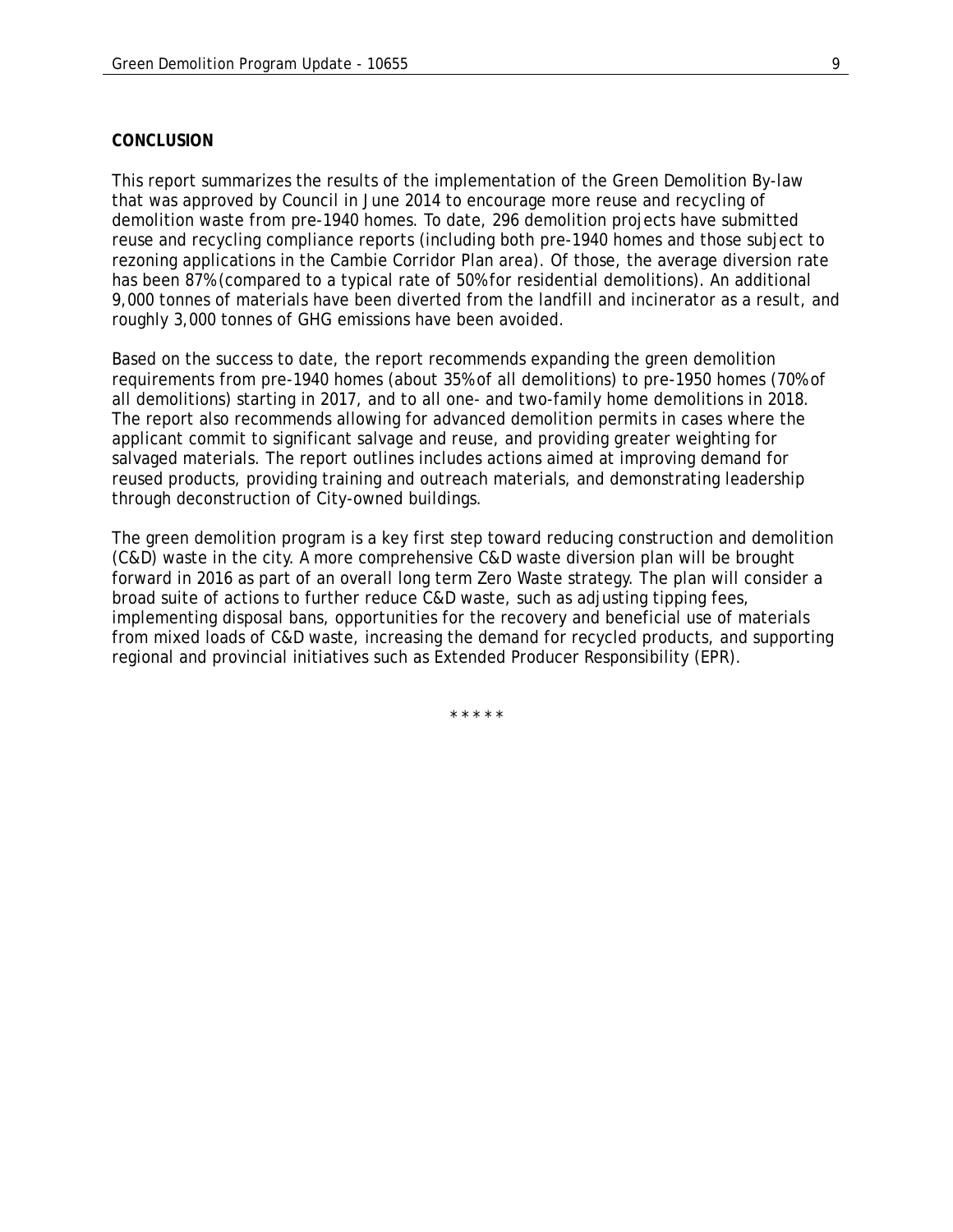BY-LAW NO. \_\_\_\_\_\_\_\_

A By-law to amend the Green Demolition By-law

THE COUNCIL OF THE CITY OF VANCOUVER, in public meeting, enacts as follows:

1. This By-law amends the indicated provisions of the Green Demolition By-law, No. 11023.

- 2. Council strikes "\$15,000" from section 5.1 and replaces it with "\$14,650".
- 3. Council inserts new sections 6.10, 6.11 and 6.12 as follows:

"6.10 Any material that is reused, rather than disposed of or recycled, can be credited towards compliance with a green demolition permit condition or heritage demolition condition at a rate of 5 times its actual weight.

6.11 A fee of \$350.00 must be paid before a demolition permit may be issued.

6.12 Despite any other provision of this By-law, the Building By-law or the Zoning and Development By-law, a demolition permit subject to a condition imposed under this By-law may be issued up to 21 days before a building permit relating to the demolition, provided that the applicant commits to salvaging at least 3 tonnes of wood for the purposes of reuse and the permit is made subject to such a condition."

- 4. Council strikes Appendix C, and replaces it with the "Appendix C" attached to this by-law.
- 5. A decision by a court that any part of this By-law is illegal, void, or unenforceable is not to affect the balance of the By-law.
- 6. This By-law is to come into force and take effect on the date of its enactment.

ENACTED by Council this day of the state of the state of the state of the state of the state of the state of the state of the state of the state of the state of the state of the state of the state of the state of the state

Mayor

\_\_\_\_\_\_\_\_\_\_\_\_\_\_\_\_\_\_\_\_\_\_\_\_\_\_\_\_\_\_\_\_\_\_\_\_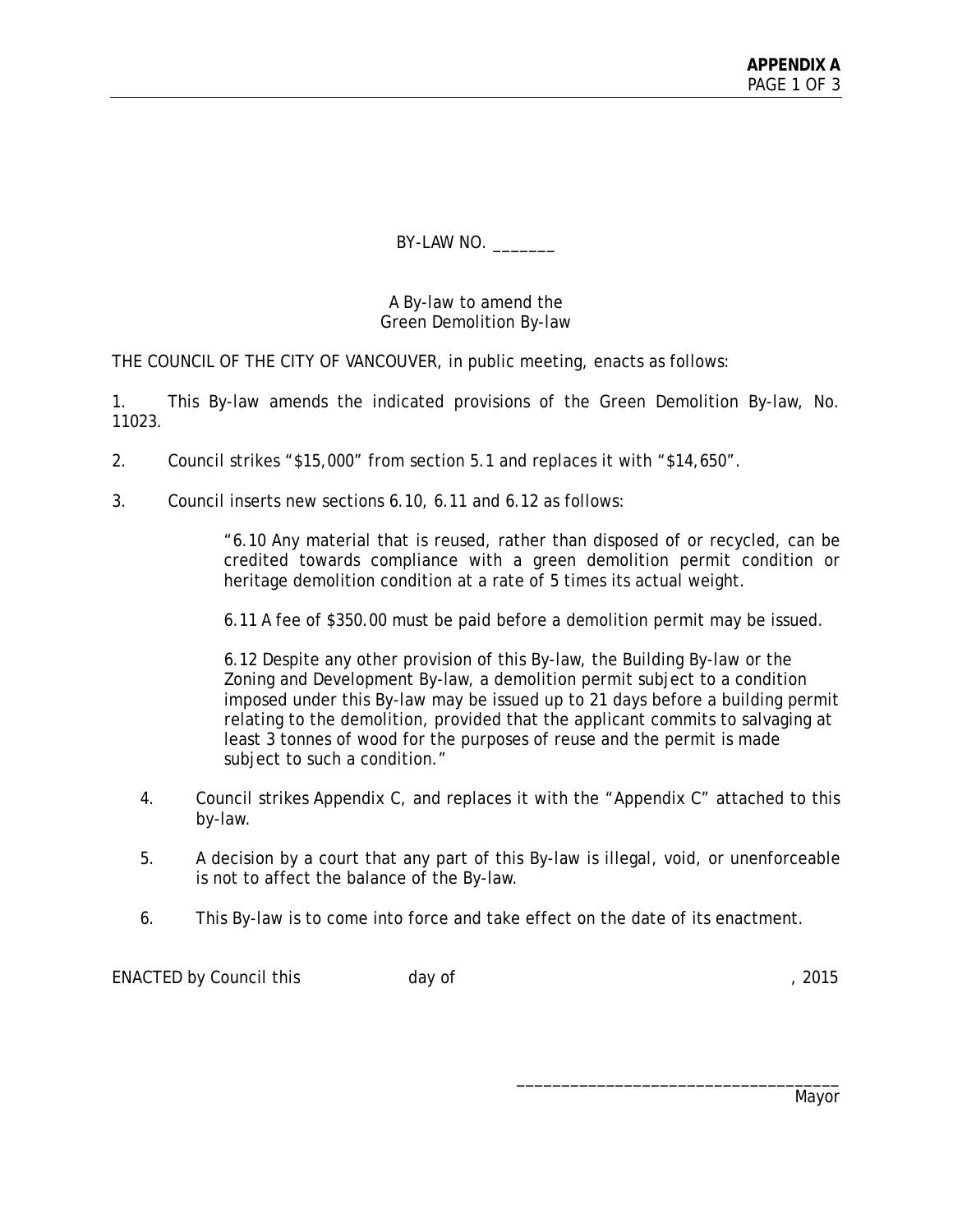\_\_\_\_\_\_\_\_\_\_\_\_\_\_\_\_\_\_\_\_\_\_\_\_\_\_\_\_\_\_\_\_\_\_\_\_ City Clerk